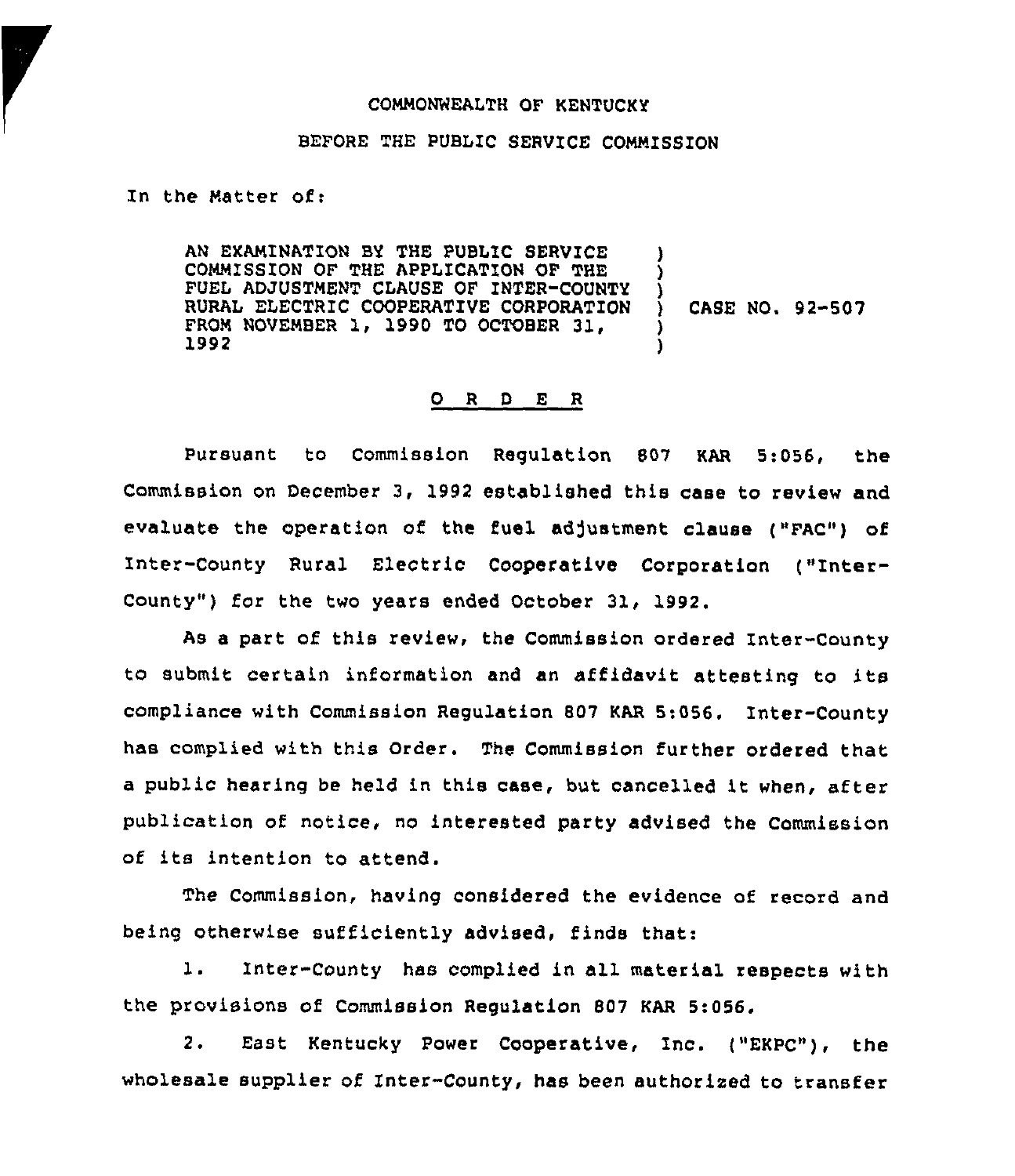(roll-in) a 0.31 mills per KWH decrease in its base fuel cost to its base rates.'.

 $3.$ Inter-County should be authorized to transfer (roll-in) <sup>a</sup> 0.33 mills per KWH decrease in its base fuel costs to its base rates to reflect, as adjusted for line loss, the transfer of a 0.31 mills per KWH decrease in EKPC's base rates and this can best be accomplished by a negative energy adder to each KWH 801d.

4, The rates and charges in Appendix A, attached hereto and incorporated herein, are fair, just, and reasonable and reflect the transfer of fuel costs from the FAC to the base rate.

IT IS THEREFORE ORDERED that:

1. The charges and credits applied by Inter-County through its FAC for the period November 1, <sup>1990</sup> to October 31, <sup>1992</sup> be and they hereby are approved.

2. Inter-County be and it hereby is authorized to transfer to base rates those fuel costs (as adjusted for line-loss) rolledin by EKPC from its FAC to its base rates.

3. The rates in Appendix A are approved for service rendered by Inter-County on and after Nay 1, 1993.

4. Within 30 days of the date of this Order, Inter-County shall flie with the Commission revised tariff sheets setting out the rates approved herein.

 $\mathbf{1}$ Case No. 92-491, An Examination by the Public service Commission of the Application of the Fuel Adjustment clause of East Kentucky power Cooperative, Inc. from November 1, <sup>1990</sup> to October 31, 1992.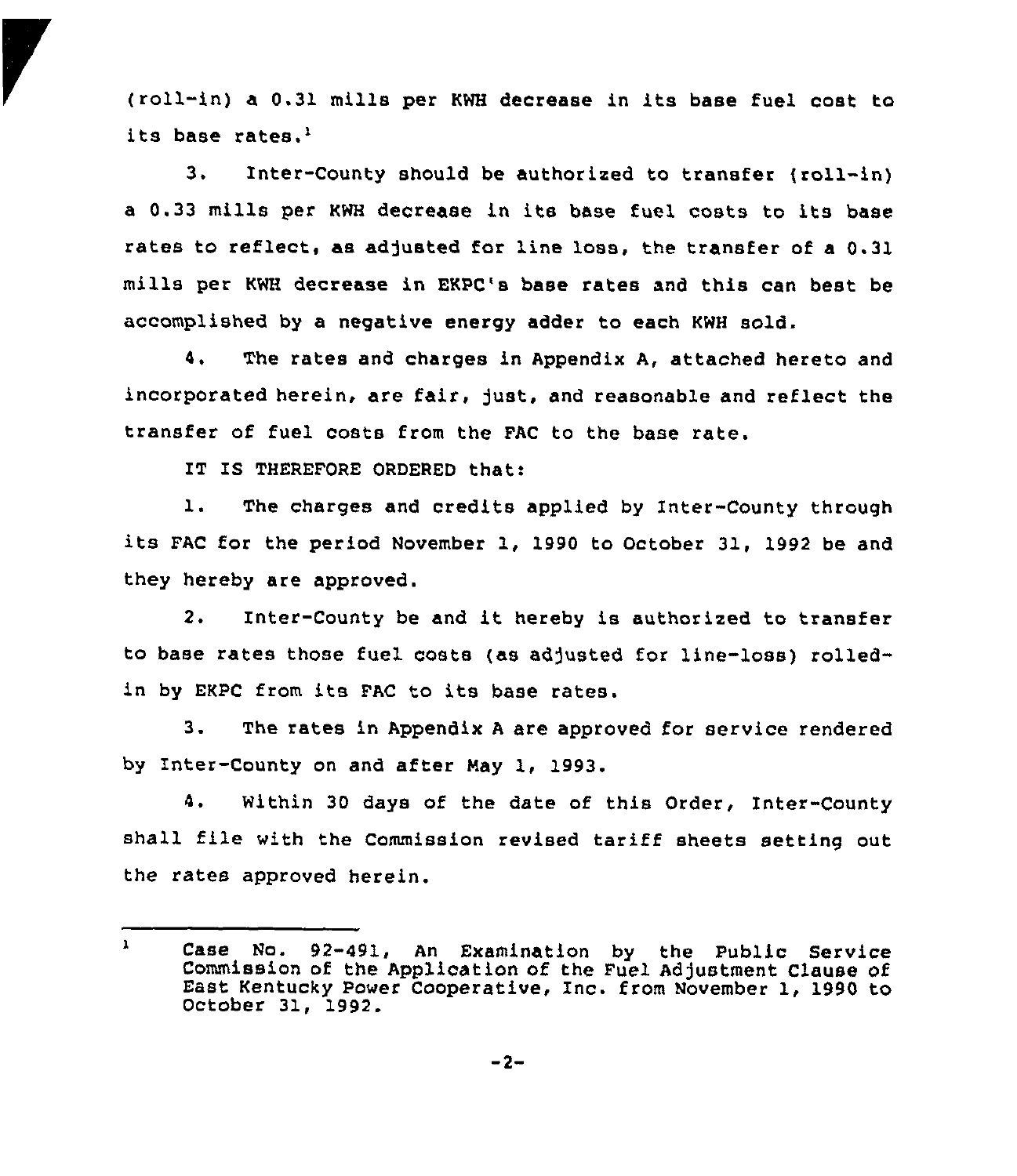Done at Frankfort, Kentucky, this 5th day of April, 1993.

PUBLIC SERVICE COMMISSION

 $\sum_{\alpha}$ 

Ul Bura

Vice Chairman Commissioner

ATTEST:

<u>:Il.,</u>  $\rightarrow$ 

Executive Director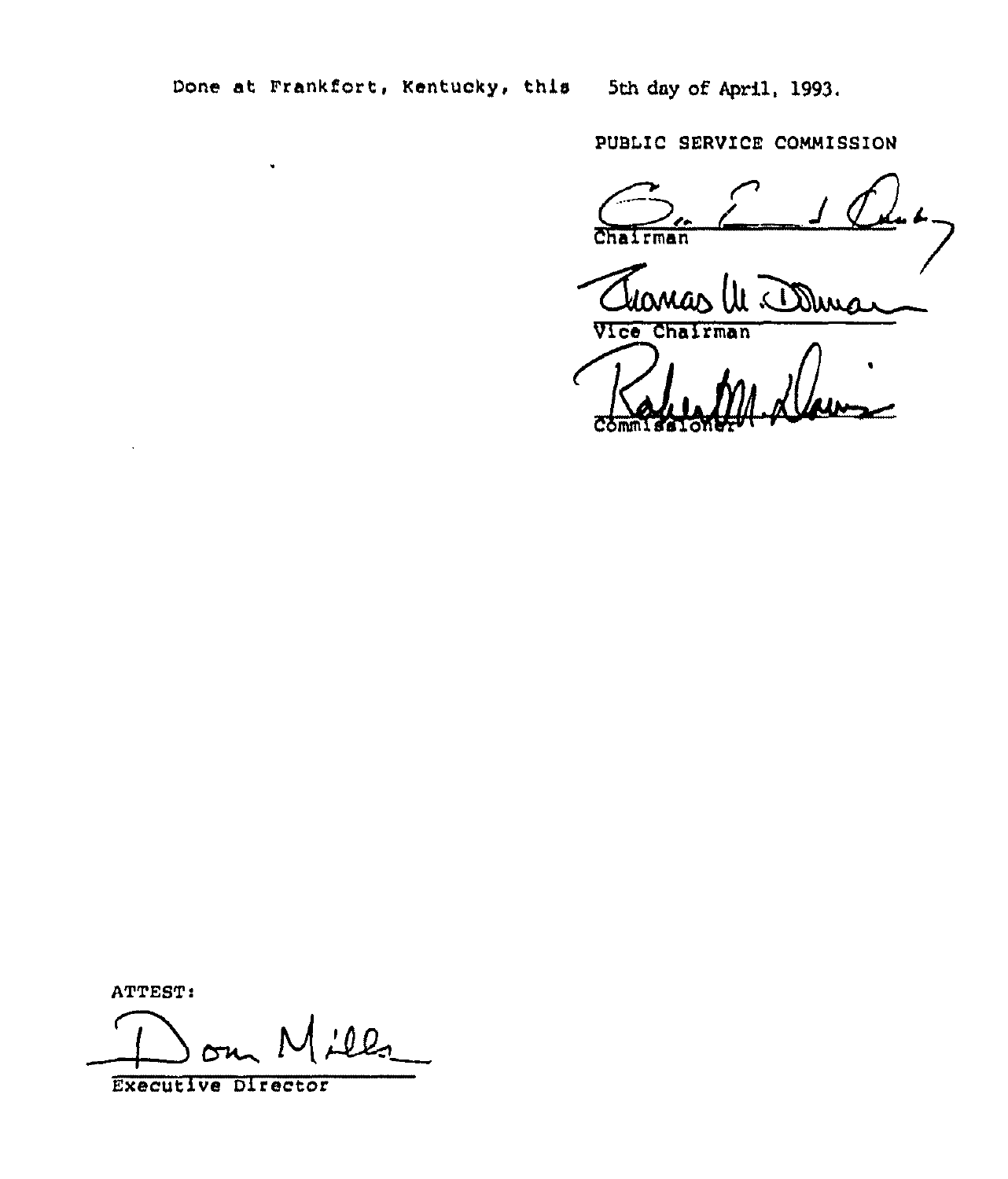## APPENDIX A

APPENDIX TO AN ORDER OF THE KENTUCKY PUBLIC 8ERVICE COMMISSION IN CASE NO. 92-507

The following rates and charges are prescribed for the customers in the area served by Inter-County Rural Electric cooperative corporation. All other rates and charges not specifically mentioned herein shall remain the same as those in effect under authority of this Commission prior to the effective date of this Order.

# SCHEDULE 1 FARM AND HOME SERVICE

## Rate

First 500 KWH Per Month All over 500 KWH Per Month 80.07378 Per KWH 0.05640 Per KWH

# SCHEDULE 2 SMALL COMMERCIAL AND SMALL POWER

#### Rate

## Energy Charge

|  | First 1,000 KWH Per Month    |  | \$0.08527 Per KWH |  |
|--|------------------------------|--|-------------------|--|
|  | All over 1,000 KWH Per Month |  | 0.05837 Per KWH   |  |

# SCHEDULE 4 LARGE POWER RATE (LPR)

#### Rate

## Energv Charge

|  | First 10,000 KWH Per Month    |  |  | \$0.05878 Per KWH |  |
|--|-------------------------------|--|--|-------------------|--|
|  | All over 10,000 KWH Per Month |  |  | 0.05177 Per KWH   |  |